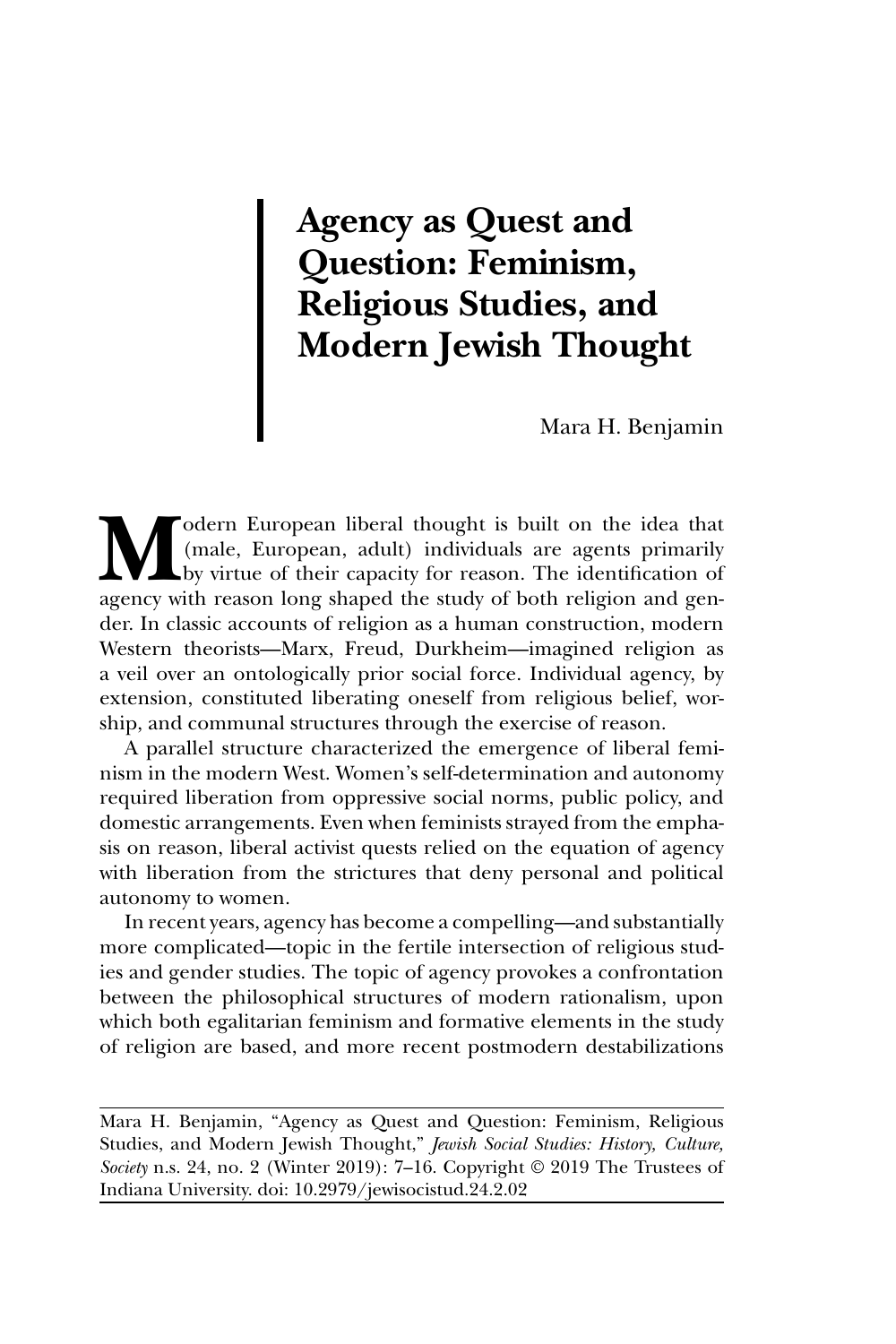of the rational subject. The explosion of research on gender in the study of Judaism in the last two decades has harnessed this intellectual energy to reexamine women's religious lives.

Feminist scholarship initially focused on the denial of agentic status to women in rabbinic traditions. As the title of Judith Romney Wegner's *Chattel or Person? The Status of Women in the Mishnah* (1988) implies, personhood in the Mishnah includes capacities correlated with rational agency: a legal person has the capacity to own, buy, and sell property; to enter into contracts with others; to testify in court; and so on.<sup>1</sup> Though tannaitic literature, not being systematic, does not present a clear theory of personhood, Wegner argued that the "autonomous woman" was the legal exception that proved the rule of women's denial of agency in much of rabbinic law.<sup>2</sup> Likewise, Rachel Biale's *Women in Jewish Law* (1984), which collected and analyzed key halakhic texts concerning women's status in rabbinic Judaism, acknowledged that "traditionally, women played a second-string role in this process of fashioning Jewish identity and attributing meaning to Jewish lives."3 Using her book, readers would understand the rabbinic sources that shaped women's lives and circumscribed their power. But since women were excluded from the community of sages, leaving almost no textual record of their own, women's agency is nowhere to be found.4

In recent decades, theoretically minded scholars of religion have worked relentlessly to wrest the concept of agency from its liberal origins. Influential theorists like Talal Asad built on Michel Foucault's investigation of how different regimes of power/knowledge *produce* subjectivities, a move that undermined the stability of the selfconstituting subject. This poststructuralist model has enriched the scholarly toolkit, rendering agency more plastic if also more amorphous. The challenge to a feminist model in which women's agency was simply construed as either present or absent has been profound; increasingly, scholars of women in religion have sought to "develop an analytical language for thinking about modalities of agency that exceed liberatory projects (feminist, leftist, or liberal)," in the words of Saba Mahmood.5

Mahmood's study of the Islamic piety movement in Egypt inspired scholars of other religious traditions to extend their attention to "nonliberal" religious phenomena that had been tacitly relegated to the margins of feminist scholarly concern. Feminist religionists pursued complex notions of agency by giving new attention to precisely those practices and sites that, in earlier theoretical moments, appeared most hostile to liberal notions of agency: spirit possession; evangelical

[8]

*Jewish Social Studies •* Vol. 24

No. 2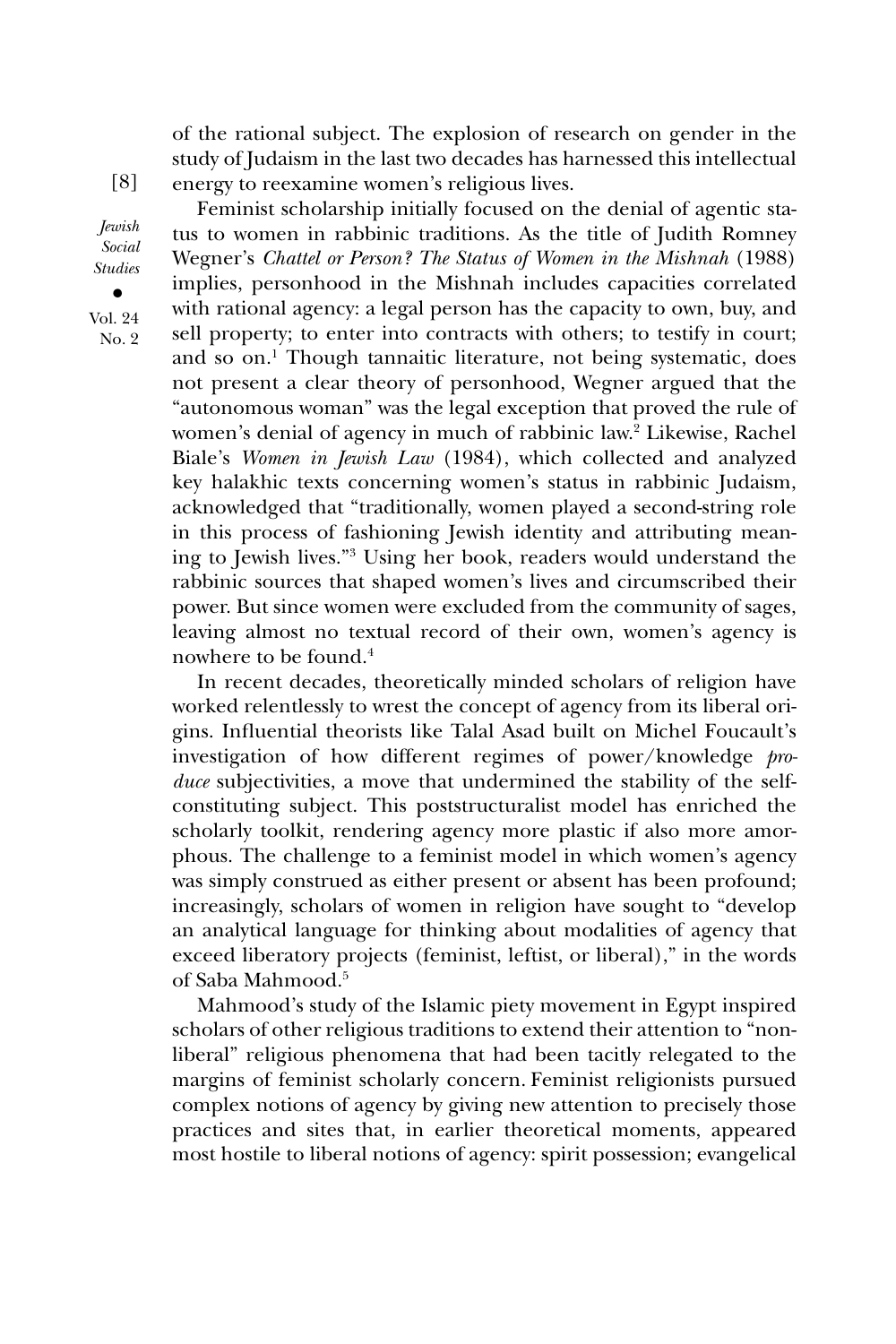proselytizing; and, in Judaism, ultra-Orthodoxy.6 Maternity, the subject of my recent research, constitutes yet another such topic. Among many white second-wave feminists, the maternal itself was often conflated with the patriarchal imperative that oppressed women, and the refusal of motherhood with liberation.7 By contrast, I sought a more nuanced approach to maternity that could comprehend it as a complex site of moral agency.8

In the study of Judaism, a new era of scholarship on women has illustrated the fruitfulness of this discourse across multiple subfields. In rabbinics, it has complicated the initial feminist approach to classical Jewish texts and traditions. The initial spadework of documenting the subordinated status of women has yielded to subtler rereadings of these texts. For instance, in attacks on women's religious heterodoxy or failure to comply with religious norms, feminist scholars of late antiquity hear traces of distinctive women's practices that resisted conforming to male elite definitions of orthoprax behavior.<sup>9</sup> This more expansive feminist search orients scholars not only toward women's voices—muted as they may be within the classical literature—but also toward an understanding of how gender structures and is structured by rabbinic thought. The massive multinational, multiyear *Feminist Commentary on the Babylonian Talmud* testifies to the variety of modes through which feminist scholars approach a text that has been of singular importance in shaping Jewish religious discourse. These feminist engagements with the Talmud have revealed new links between rabbinic discourses of gender and rabbinic formulations of empire, ethnonational boundaries, disability, nonhuman animals, law, and more  $10$ 

In studies of medieval and early modern Judaisms, a new landscape has emerged as feminist scholars have examined texts and material culture that shed light on everyday life. For example, Eve Krakowski's careful work on female adolescents, relying on the Cairo Geniza documents rather than only on the textual legacy of the elite, reveals young women not as victims of a monolithically patriarchal legal structure but as actors who manipulated the prevailing customs and halakhic norms to their own benefit.<sup>11</sup> Likewise, Renée Levine Melammed mines the Geniza to read between the lines in a Maimonidean responsum, showing how "a woman, having chosen a path that was fraught with difficulties, could maneuver within the limitations imposed upon her by Jewish law."12 As Elisheva Carlebach has shown, community records (*pinkasim*) testify to complex structures of authority within early modern Ashkenazi Jewish communities, in which we find both the circumscribed life choices facing poor women and positions of [9]

*Agency as Quest and Question*

*•* Mara H. Benjamin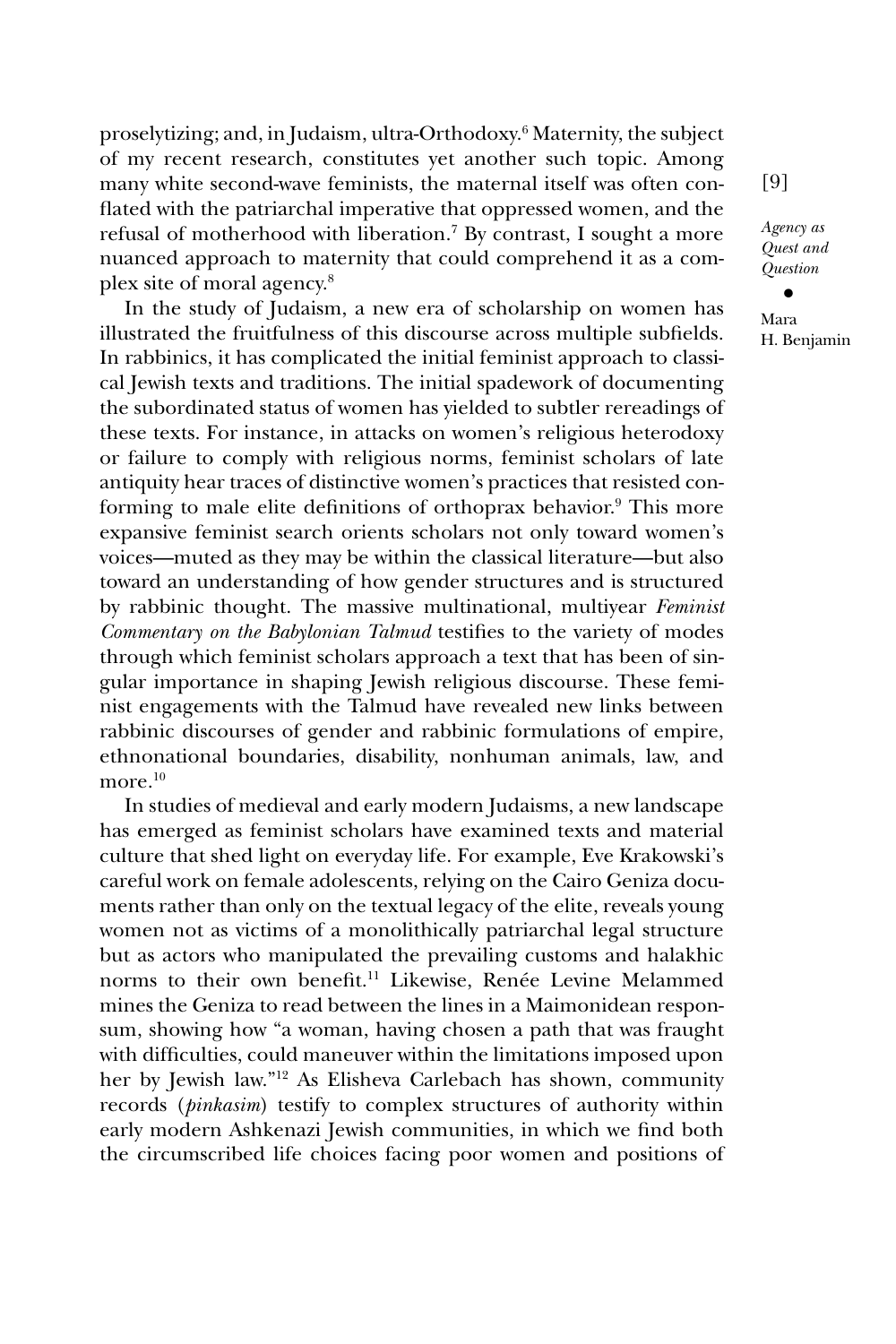significant independence asserted by others.<sup>13</sup> Elisheva Baumgarten's research into Jewish everyday life in the high Middle Ages brings to light women whose economic activity in the marketplace fills out the picture toward which Glikl Hamel's singular testimony gestures.14 And in the religious realm, Chava Weissler shows that early modern Yiddish religious texts and traditions enabled women to insert their needs and desires into a liturgical landscape dominated by men.15

Meanwhile, researchers of contemporary Judaism have used Mahmood's theoretical work to shed light on women in nonliberal Jewish communities, showing them to be sophisticated actors who not only are shaped by but who also shape their religious and social environments.16 For example, Ayala Fader's ethnographic study of women in a community of Bobov Hasidim in Brooklyn simultaneously disrupts and reasserts the equation of agency with autonomy; she argues that her subjects develop their own understanding of "religious modernity that dismantles an opposition between the secular and the religious" and implement their vision especially through their childrearing practices.17

As a graduate student and postdoc, I gazed longingly from the sidelines as this proliferation of scholarly work on women and gender emerged in other areas of Jewish Studies. With a few exceptions, my subfield of modern Jewish thought remained largely untouched by the remarkable developments that have become, if not fully integrated in, then at least a powerful challenge to other subfields of Jewish Studies.<sup>18</sup> The "canon" of modern Jewish thinkers I studied as a graduate student was completely male; few female scholars worked in the subfield of modern Jewish religious thought and philosophy, and gender analysis was all but absent from the scholarship being produced.19 My historian colleagues examining central and western Europe were busy exploring the interconnection between the process of modernization for Jewish men and the discourse about and for women in the same period (an approach pioneered in, among other works, Paula Hyman's *Gender and Assimilation in Modern Jewish History* [1995] and Marion Kaplan's *The Making of the Jewish Middle Class* [1991]).20 But modern Jewish thought was seemingly insulated from the wholesale transformations that have since brought so much change to the rest of Jewish Studies, and I myself did not succeed in bringing gender analysis to my dissertation work or the book that grew out of it. $21$ 

My second book project grew out of a frustration with the intractably androcentric nature of my subfield. I wanted to explore how gender analysis could be integrated into modern Jewish thought. But I also wanted to build on developments in the study of gender in

[10] *Jewish Social Studies*

*•* Vol. 24 No. 2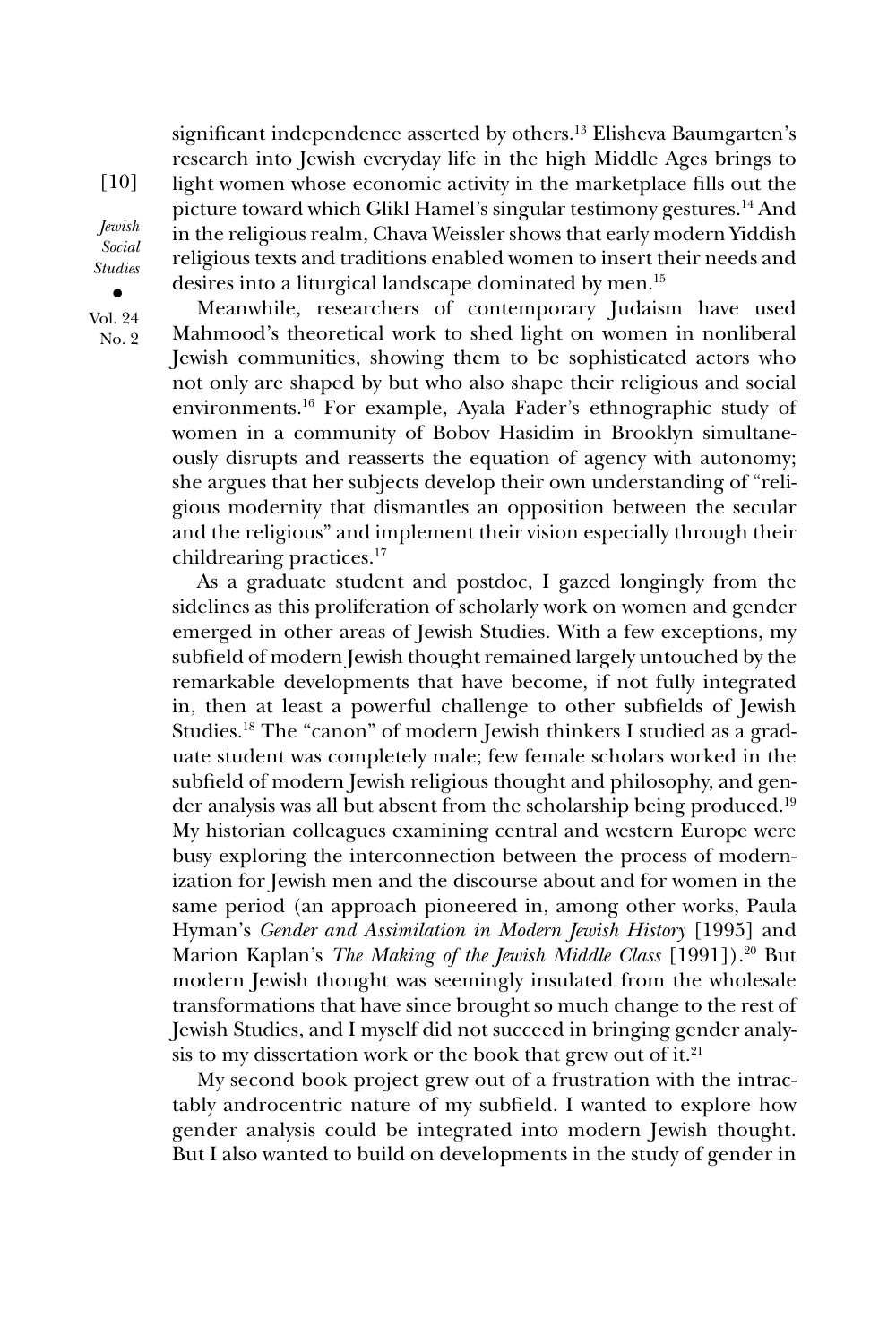religious studies and in particular to engage with the rich literature developing regarding agency. As a beneficiary of several decades of academic feminism and gender studies, I approach my subfield with the *assumption* of women's agency—indeed, with the presumption that all people are agentic. My recent work is informed less by a desire to locate instances of women's agency than by the certainty that documenting its contours will reshape how we understand Jewish thought.

That certainty led me, first, to recognize the limits of the all-male canon of modern Jewish thinkers, thinkers as often beatified as analyzed in scholarship on Jewish philosophy and religious thought. As an example, I have been struck by the extent to which Franz Rosenzweig's "The Builders" has served as an intellectual lodestar for those who wish to define Jewish life metahalakhically.<sup>22</sup> In this essay, Rosenzweig argues that *minhag* (custom) has always served as a leavening agent vis-à-vis halakhah. He illustrates this point in one instance by approvingly pointing to women's authority in domestic matters as critical to the creation of a holistic Jewish tradition: "the legal exclusion of the woman from the religious congregation," he writes, has "equal force" to "her ruling rank in the house, given to her by age-old custom, and acknowledged by the husband on Friday evening in the biblical song of the Woman of Valor."23 Some feminist scholars have substantiated this correlation through ethnographic research, showing that in fact the male halakhic enterprise has not been exhaustive for determining Jewish norms or Jewish religiosity.24 But Rosenzweig's formulation ignores the processes that regulated and circumscribed women's alternative loci of power and female forms of piety. Moreover, if we place Rosenzweig's essay in social-historical context, we may note that it was written *two decades* after fellow Lehrhaus participant Bertha Pappenheim's founding of the Jüdischer Frauenbund—that is, after two decades of activism on behalf of Jewish women's political and economic rights. The failure of this juxtaposition to become integrated into how Rosenzweig is taught is emblematic of a more general failure to render visible the hidden gender economy underneath modern Jewish thinkers' most influential texts.25

My attraction to feminist scholarship on women's agency had an additional and quite unanticipated effect: it pushed me to more consciously assert my own agency as a scholar. In my second, experimental (and most definitely posttenure) project, I made my constructive interests explicit.26 I wanted to write a feminist account of the daily caregiving involved in rearing young children that would critically and constructively engage Jewish sources. I mobilized a set of resources

[11]

*Agency as Quest and Question*

*•* Mara H. Benjamin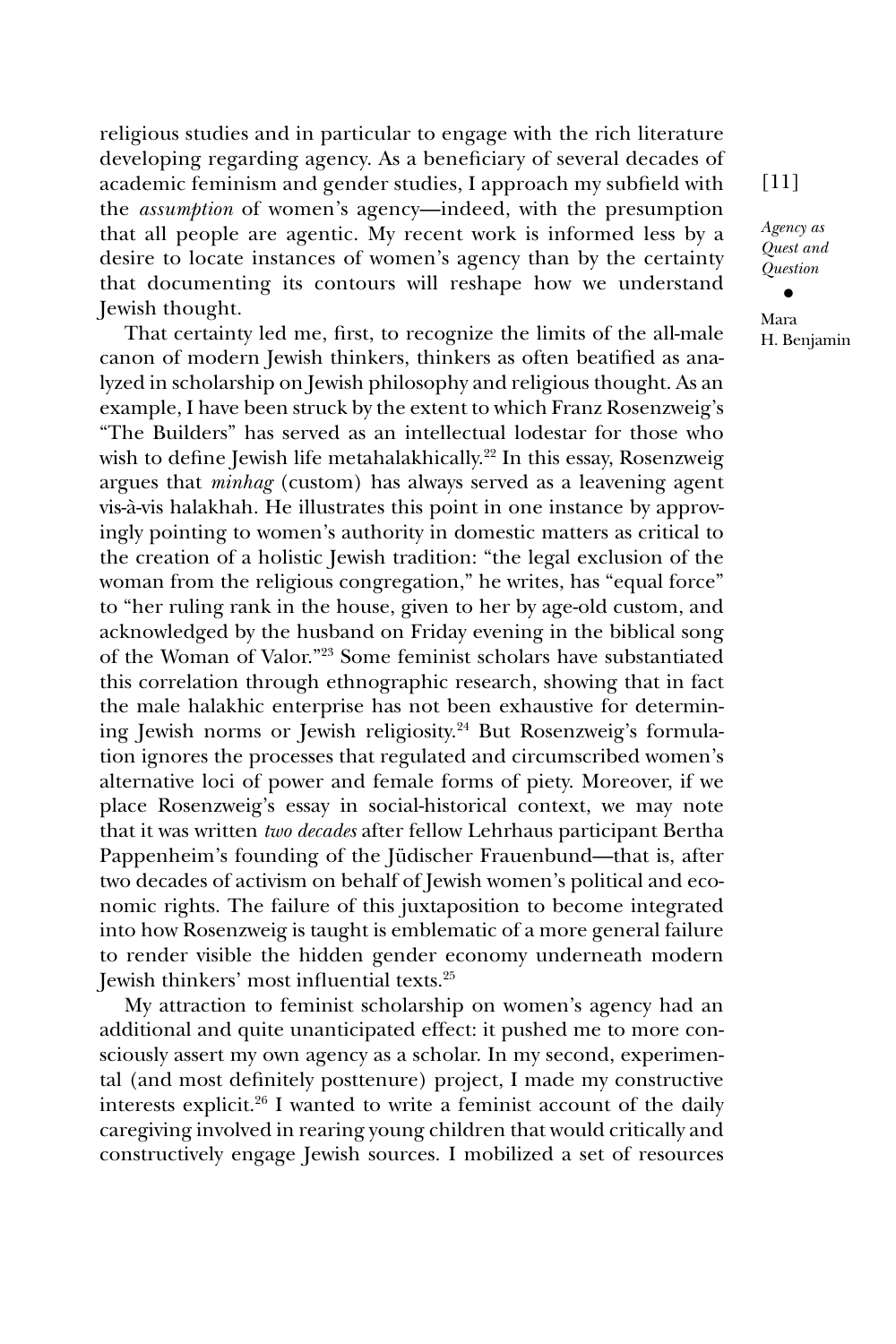that included (but was not limited to) the theological accounts of intersubjectivity that emerged in modern Jewish thought, insofar as they were useful. Just as important to my sense of agency in this project, however, was the work of pointing out the limitations of The Great Men of Modern Jewish Thought. Finally, in contrast to a more traditional work of scholarship, I broke with scholarly convention by occasionally making explicit the life experiences that had given rise to the central analytical questions of the book.27

In bringing feminist questions to modern Jewish thought, I came to appreciate the degree to which gender and queer studies, along with cognate fields, challenged the coherence of the category of "women" and the liberal underpinnings of modern Western feminism. Butler's argument that "gender coherence is not the ground of politics but its effect" encapsulates this challenge to the ground of feminist politics; the theoretical work of Asad, Mahmood, and others likewise challenges the western biases of those politics and other parallel liberatory movements.<sup>28</sup>

These important and generative contestations, however, have not eradicated the need for feminist politics. On the contrary, in this moment of profound social and civic crisis—with a president of the United States who brags about his triumphs as a sexual predator and legitimizes fearmongering as public policy—feminist attention to issues of power, social hierarchies, and access is needed more than ever. In the face of ongoing inequities in our own guild (all-male conference rosters, journals and anthologies with all male authors, and departments and fields dominated by men<sup>29</sup>), the feminist recognition that the personal is political must continually be brought to our scholarship.

## **Notes**

For thoughtful conversations and responses to earlier drafts of this piece, I thank Rachel Neis, Riv-Ellen Prell, Martin Kavka, and Gillian Steinberg.

- 1 Judith Romney Wegner, *Chattel or Person? The Status of Women in the Mishnah* (New York, 1988).
- 2 For an attempt to reconstruct a theory of personhood embedded in the Mishnah, see Mira Balberg, "Pricing Persons: Consecration, Compensation, and Individuality in the Mishnah," *Jewish Quarterly Review* 103, no. 2 (2013): 169–95.

[12] *Jewish Social* 

*Studies*

*•* Vol. 24 No. 2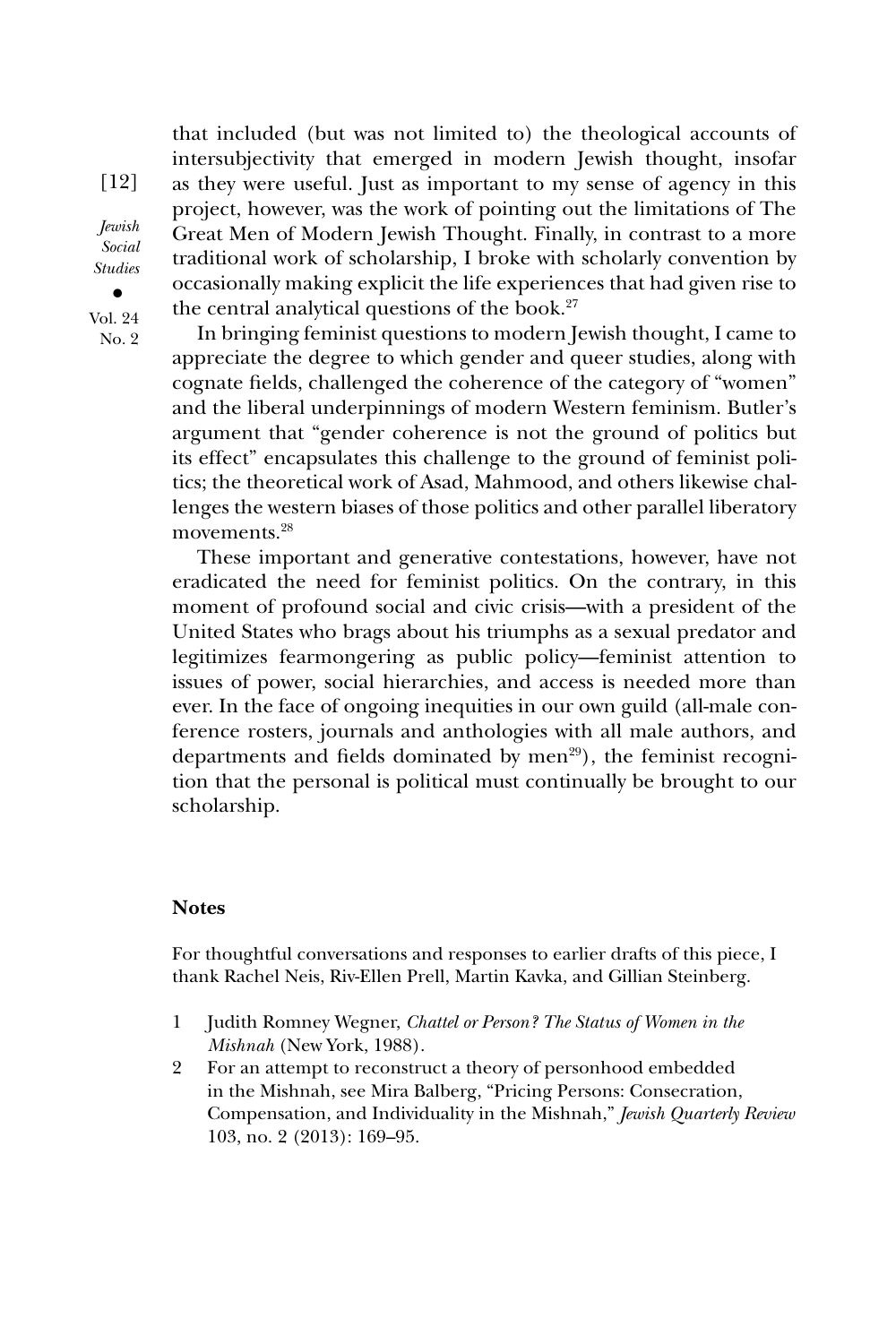- 3 Rachel Biale, *Women and Jewish Law: An Exploration of Women's Issues in Halakhic Sources* (New York, 1984), xi.
- 4 In addition to the challenges to this approach that I discuss below, the assumption of men's agency in rabbinic texts has also come into question in recent years; see, for example, Mira Balberg, *Purity, Body, and Self in Early Rabbinic Literature* (Berkeley, 2014); Ishay Rosen-Zvi, *Demonic Desires: Yetzer Hara and the Problem of Evil in Late Antiquity* (Philadelphia, 2011); and Rachel Neis, "Directing the Heart: Corporeal Language and the Anatomy of Ritual Space," in *Placing Ancient Texts: The Ritual and Rhetorical Use of Space*, ed. Mika Ahuvia and Alexander Kocar (forthcoming), 131–65.
- 5 Saba Mahmood, *Politics of Piety: The Islamic Revival and the Feminist Subject* (Princeton, 2005). The interest in comprehending agency in "nonliberal" religious phenomena has also been productive for the study of "liberal" religious and political contexts, just as this theoretical turn has challenged the bifurcations of secular/religious and liberal/ nonliberal.
- 6 Mary Keller, *The Hammer and the Flute: Women, Power, and Spirit Possession* (Baltimore, 2002); Elizabeth Bucar, "Dianomy: Understanding Religious Women's Moral Agency as Creative Conformity," *Journal of the American Academy of Religion* 78, no. 3 (2010): 662–86; R. Marie Griffith, *God's Daughters: Evangelical Women and the Power of Submission* (Berkeley, 1997); Orit Avishai, "'Doing Religion' in a Secular World: Women in Conservative Religions and the Question of Agency," *Gender and Society* 22, no. 4 (2008): 409–33; Elizabeth Pritchard, "Agency without Transcendence," *Culture and Religion* 7, no. 3 (2006): 263–89.
- 7 For example, Shulamith Firestone, *The Dialectic of Sex: The Case for Feminist Revolution* (New York, 1970). A crucial exception to this tendency is Adrienne Rich, *Of Woman Born: Motherhood as Experience and Institution* (New York, 1976).
- 8 Patricia Hill Collins, "Shifting the Center: Race, Class, and Feminist Theorizing about Motherhood," in *Representations of Motherhood*, ed. Donna Bassin, Margaret Honey, and Meryle Mahrer Kaplan (New Haven, Conn., 1994); bell hooks, "Homeplace: A Site of Resistance," in *Yearning: Race, Gender, and Cultural Politics* (New York, 2015), 41–50. More recently, see Cristina L. H. Traina, *Erotic Attunement: Parenthood and the Ethics of Sensuality between Unequals* (Chicago, 2011), and Sandra Sullivan-Dunbar, *Human Dependency and Christian Ethics* (New York, 2017).
- 9 Charlotte Elisheva Fonrobert, "The Didascalia Apostolorum: A Mishnah for the Disciples of Jesus," *Journal of Early Christian Studies* 9, no. 4 (2001): 483–509.
- 10 See, for example, Charlotte Elisheva Fonrobert, "Blood and Law: Uterine Fluids and Rabbinic Maps of Identity," *Henoch* 3, no. 2 (2008): 243–66; Gwynn Kessler, *Conceiving Israel: The Fetus in Rabbinic Narratives*

[13]

*Agency as Quest and Question*

*•* Mara H. Benjamin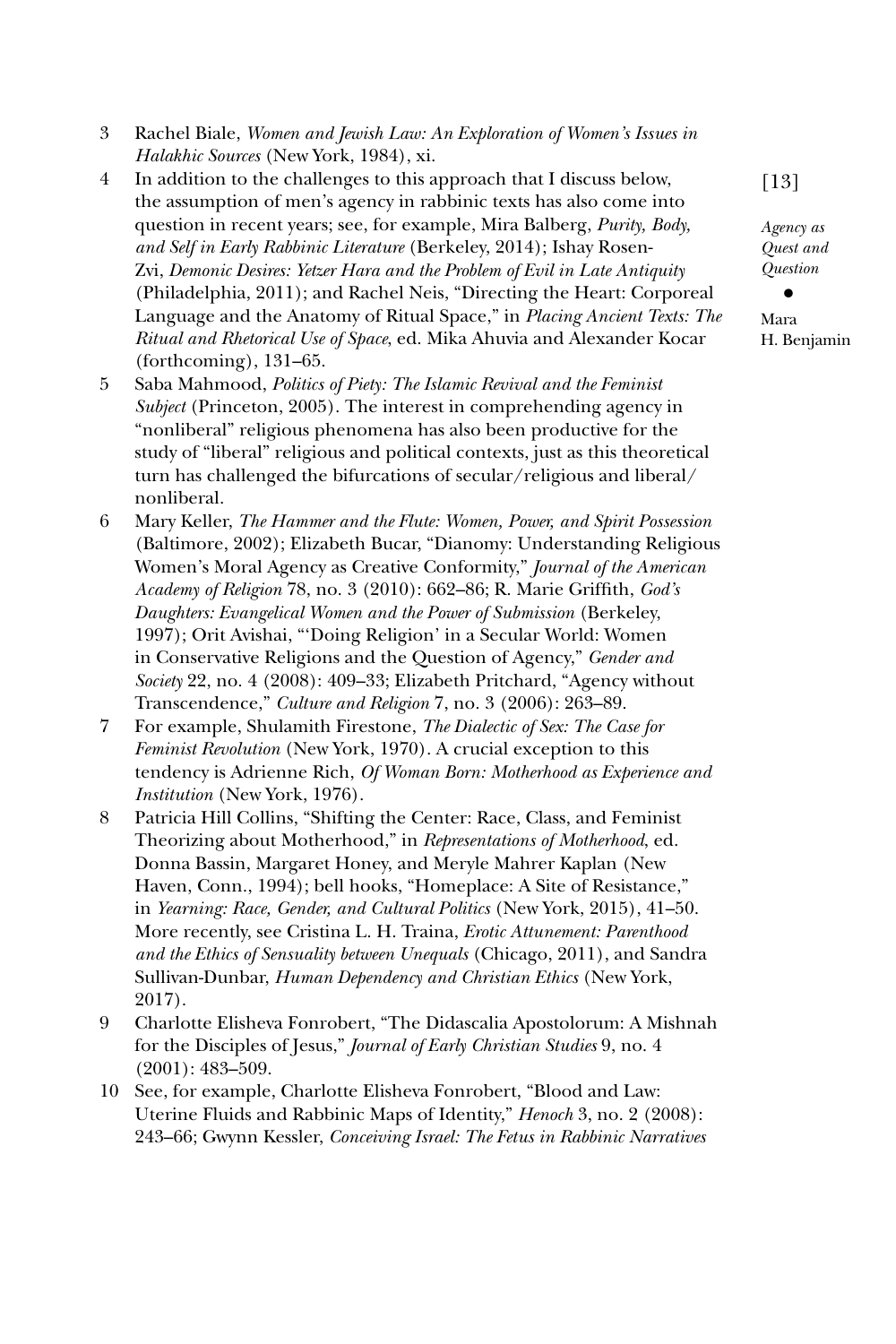|                |    | (Philadelphia, 2009); and Julia Watts Belser, Rabbinic Tales of Destruction:<br>Sex, Gender, and Disability in the Ruins of Jerusalem (New York, 2018). |
|----------------|----|---------------------------------------------------------------------------------------------------------------------------------------------------------|
|                |    |                                                                                                                                                         |
| $[14]$         | 11 | Eve Krakowski, Coming of Age in Medieval Egypt: Female Adolescence, Jewish<br>Law, and Ordinary Culture (Princeton, 2018).                              |
| Jewish         | 12 | Renée Levine Melammed, "He Said, She Said: A Woman Teacher in                                                                                           |
| Social         |    | Twelfth-Century Cairo," AJS Review 22, no. 1 (1997): 33. Elsewhere                                                                                      |
| <b>Studies</b> |    | Melammed has focused on the substantive philanthropic activity                                                                                          |
| $\bullet$      |    | of widows in medieval Egypt and Sepharad; see, e.g., Renée Levine                                                                                       |
| Vol. 24        |    | Melammed, "The Jewish Woman in Medieval Iberia," in The Jew in                                                                                          |
| No. 2          |    | Medieval Iberia: 1100-1500, ed. Jonathan Ray (Brighton, Mass., 2011).                                                                                   |
|                |    | 13 Elisheva Carlebach, "Community, Authority, and Jewish Midwives in                                                                                    |
|                |    | Early Modern Europe," Jewish Social Studies 20, no. 2 (2014): 5-33; idem,                                                                               |
|                |    | "Fallen Women and Fatherless Children: Jewish Domestic Servants in                                                                                      |
|                |    | Eighteenth-Century Altona," Jewish History 24 (2010): 295-308.                                                                                          |
|                | 14 | Elisheva Baumgarten, Practicing Piety in Medieval Ashkenaz: Men, Women,                                                                                 |
|                |    | and Everyday Religious Observance (Philadelphia, 2014).                                                                                                 |
|                | 15 | Chava Weissler, Voices of the Matriarchs: Listening to the Prayers of Early                                                                             |
|                |    | Modern Jewish Women (Boston, 1998).                                                                                                                     |
|                | 16 | It is noteworthy that many of these scholars are fully aware not only of                                                                                |
|                |    | the secularism (and feminist secularity) that "provide the structuring                                                                                  |
|                |    | conditions for the articulation" (Saba Mahmood, Politics of Piety: The                                                                                  |
|                |    | Islamic Revival and the Feminist Subject [Princeton, 2012], xv) of ultra-                                                                               |
|                |    | Orthodox forms of piety but also of their own feminist commitments                                                                                      |
|                |    | outside of those communities. See, for instance, Ayala Fader, Mitzvah                                                                                   |
|                |    | Girls: Bringing up the Next Generation of Hasidic Jews in Brooklyn (Princeton,                                                                          |
|                |    | 2009).                                                                                                                                                  |
|                | 17 | Ibid., 3. More recently, see Ilan Fuchs, Jewish Women's Torah Study:                                                                                    |
|                |    | Orthodox Religious Education and Modernity (New York, 2014). By 1991                                                                                    |
|                |    | there were already two books on women choosing Orthodoxy: Lynn                                                                                          |
|                |    | Davidman, Tradition in a Rootless World: Women Turn to Orthodox Judaism                                                                                 |
|                |    | (Berkeley, 1993), and Debra R. Kaufman, Rachel's Daughters: Newly                                                                                       |
|                |    | Orthodox Jewish Women (New Brunswick, N.J., 1991).                                                                                                      |
|                | 18 | I am excited that a growing number of younger scholars have brought a                                                                                   |
|                |    | new gender-studies analysis to figures who have long dominated modern                                                                                   |
|                |    | Jewish thought (e.g. Larisa Reznik, "This Power Which Is Not One:                                                                                       |
|                |    | Queer Temporality, Jewish Difference, and the Concept of Religion                                                                                       |
|                |    | in Mendelssohn's Jerusalem," Journal of Jewish Identities 11, no. 1 [2018]:                                                                             |
|                |    | 149 (77) and to integrating faminist Levish thought into the hugoday                                                                                    |

143–77) and to integrating feminist Jewish thought into the broader corpus of the subfield (e.g., Molly Farneth, "Feminist Jewish Thought as Postliberal Theology," *Modern Theology* 33, no. 1 [2017]: 31–46).

19 A few exceptions to this last observation, such as articles by Susan Shapiro and Leora Batnitzky, sustained me in the hope that something might be said about gender in modern Jewish thought. See Susan Shapiro, "A Matter of Discipline: Reading for Gender in Jewish Philosophy," in *Race, Class, Gender, and Sexuality: The Big Questions*,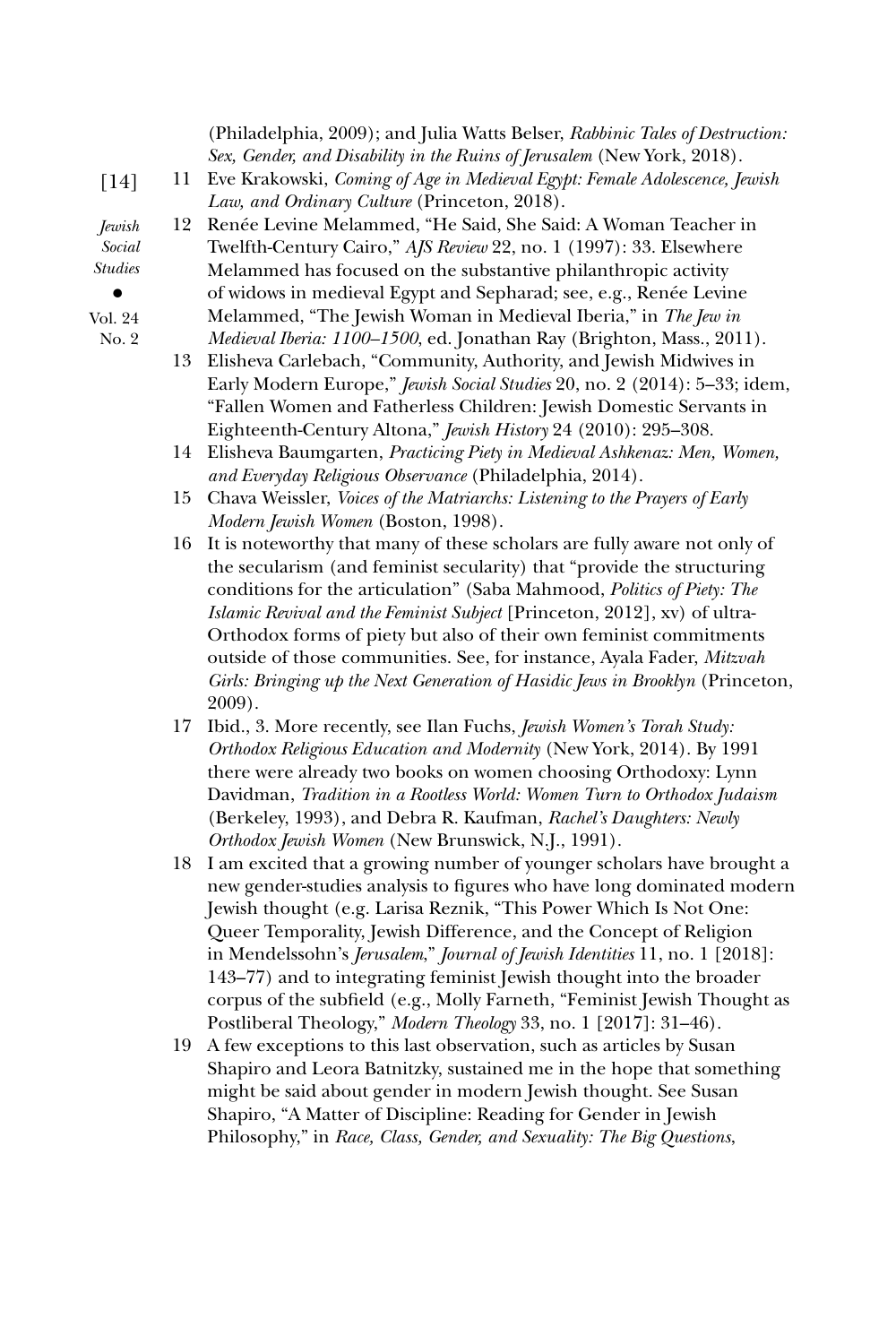ed. Naomi Zack (London, 1998), and Leora Faye Batnitzky, "Dependence and Vulnerability: Jewish and Existentialist Constructions of the Human," in *Women and Gender in Jewish Philosophy*, ed. Hava Tirosh-Samuelson (Indianapolis, Ind., 2004). Unfortunately, two decades after I started graduate school, many conferences and publications in Jewish Studies remain almost exclusively male; see Susannah Heschel and Sarah Imhoff, "Where Are All the Women in Jewish Studies?," *Forward*, July 3, 2018, [https://forward.com](https://forward.com/culture/404416/where-are-all-the-women-in-jewish-studies/)  [/culture/404416/where-are-all-the-women-in-jewish-studies/](https://forward.com/culture/404416/where-are-all-the-women-in-jewish-studies/).

- 20 Feminist historians of modern Judaism integrated women as actors into their accounts of European and American modernization, even as they argued for gender as a sphere in which conflicts over acculturation played out; see, for example, Paula E. Hyman, "Immigrant Women and Consumer Protest: The New York Kosher Meat Boycott of 1902," *American Jewish History* 70, no. 1 (1980): 68–90; Marion A. Kaplan, *The Making of the Jewish Middle Class: Women, Family, and Identity in Imperial Germany* (New York, 1991); and Riv-Ellen Prell, *Fighting to Become Americans: Jews, Gender, and the Anxiety of Assimilation* (Boston, 1999).
- 21 Mara H. Benjamin, *Rosenzweig's Bible: Reinventing Scripture for Jewish Modernity* (New York, 2009).
- 22 This phenomenon is partly traceable to Nahum Glatzer's work in translating Rosenzweig for American Jewish readers; on Glatzer's importance in shaping the American Jewish reception of Rosenzweig and other German Jewish thinkers, see Eugene Sheppard, "'I Am a Memory Come Alive': Nahum Glatzer and the Legacy of German-Jewish Thought in America," *Jewish Quarterly Review* 94, no. 1 (2004): 123–48.
- 23 Franz Rosenzweig, "The Builders," in *On Jewish Learning*, ed. Nahum Glatzer (New York, 1965), 84–85.
- 24 Susan Starr Sered, "Food and Holiness: Cooking as a Sacred Act among Middle-Eastern Jewish Women," *Anthropological Quarterly* 61, no. 3 (1988): 129–39; idem, *Women as Ritual Experts: The Religious Lives of Elderly Jewish Women in Jerusalem* (New York, 1992). The same example of women's authority in matters of kashrut plays an important role in the influential essay by Haym Soloveitchik, "Rupture and Reconstruction: The Transformation of Contemporary Orthodoxy," *Tradition: A Journal of Orthodox Jewish Thought* 28, no. 4 (1994): 64–130.
- 25 In the introduction to her primer on modern Jewish thought, Batnitzky explains that the figures she investigates, almost exclusively male, "largely tell the story of the Jewish religion's invention and conceptual aftereffects, without much self-consciousness about the role of women and gender in modern Jewish life and thought"; Leora Faye Batnitzky, *How Judaism Became a Religion: An Introduction to Modern Jewish Thought* (Princeton, 2011), 4. But this scholarly choice reflects a specific construction of the narrative rather than a necessity demanded by the material itself.

[15]

*Agency as Quest and Question*

*•*

Mara H. Benjamin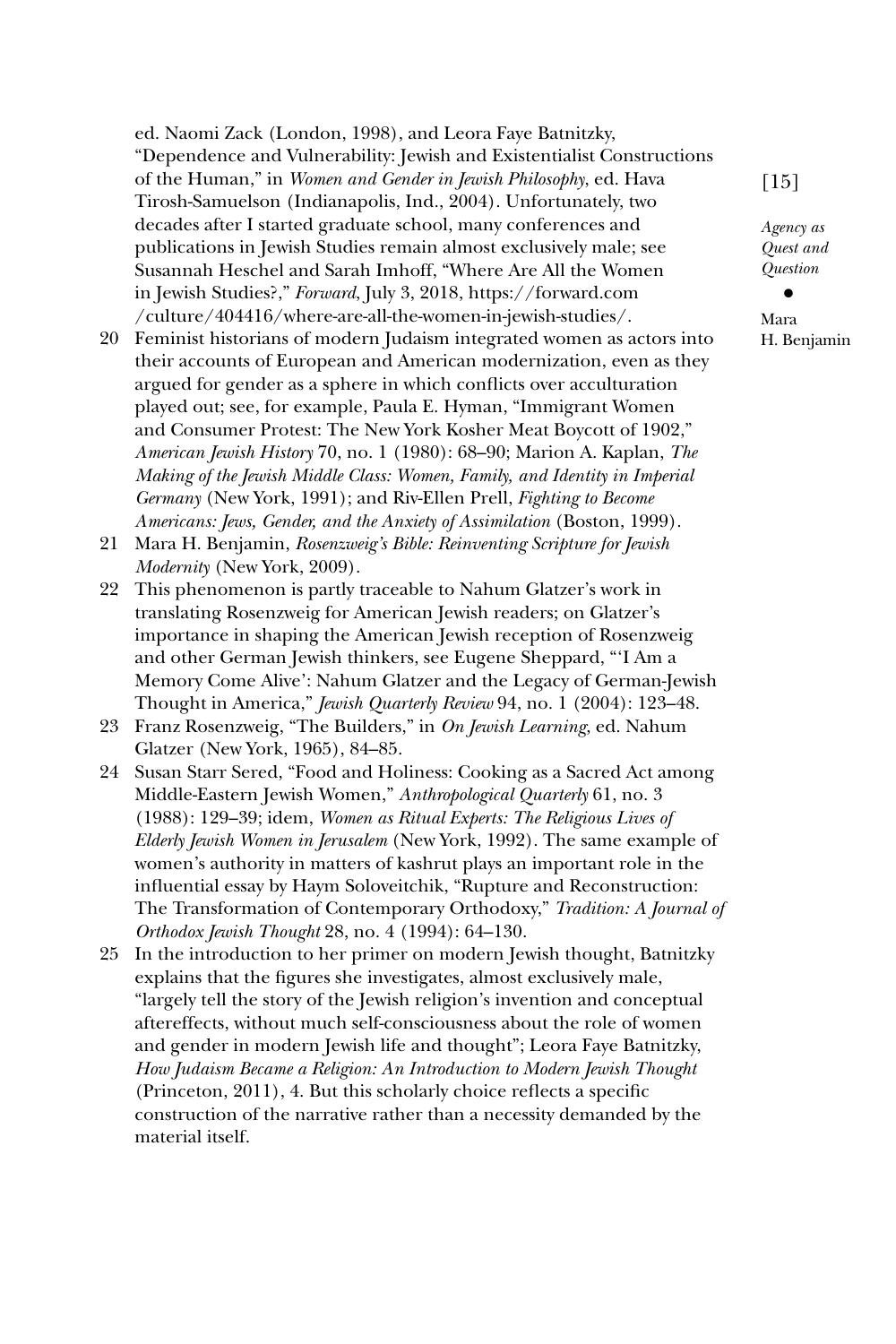|                    |    | 26 Mara H. Benjamin, The Obligated Self: Maternal Subjectivity and Jewish   |
|--------------------|----|-----------------------------------------------------------------------------|
|                    |    | <i>Thought</i> (Bloomington, Ind., 2018).                                   |
| $\lceil 16 \rceil$ | 27 | One of the early works that inspired me to consider the connection          |
|                    |    | between feminist commitments and personal narratives was The                |
| <i>Jewish</i>      |    | Personal Narratives Group, ed., Interpreting Women's Lives: Feminist Theory |
| Social             |    | <i>and Personal Narratives</i> (Bloomington, Ind., 1989).                   |
| <b>Studies</b>     |    | 28 Judith Butler, "Gender Trouble, Feminist Theory, and Psychoanalytical    |
|                    |    | Discourse," in <i>Feminism/Postmodernism</i> , ed. Linda J. Nicholson (New  |
| Vol. 24            |    | York, 1990). Benjamin Baader, "The Fabric of Jewish Coherence: From         |
| No. 2              |    | Glikl of Hameln to Franz Rosenzweig's Grandmother," Journal of Jewish       |
|                    |    | Identities 11, no. 1 (2018): 56, cites this statement in the context of a   |
|                    |    | brief consideration of its effects on feminist politics.                    |
|                    | 29 | For a small sample of some of the more egregious examples, see              |
|                    |    | Heschel and Imhoff, "Where Are All the Women in Jewish Studies?"            |

MARA BENJAMIN is the Irene Kaplan Leiwant Associate Professor of Jewish Studies at Mount Holyoke College. She is the author of *Rosenzweig's Bible: Reinventing Scripture for Jewish Modernity* (2009) and *The Obligated Self: Maternal Subjectivity and Jewish Thought* (2018). She holds a Ph.D. in modern Jewish thought from Stanford University and has taught at the University of Washington, Yale University, and St. Olaf College. [benjamin@mtholyoke.edu](mailto:benjamin@mtholyoke.edu)